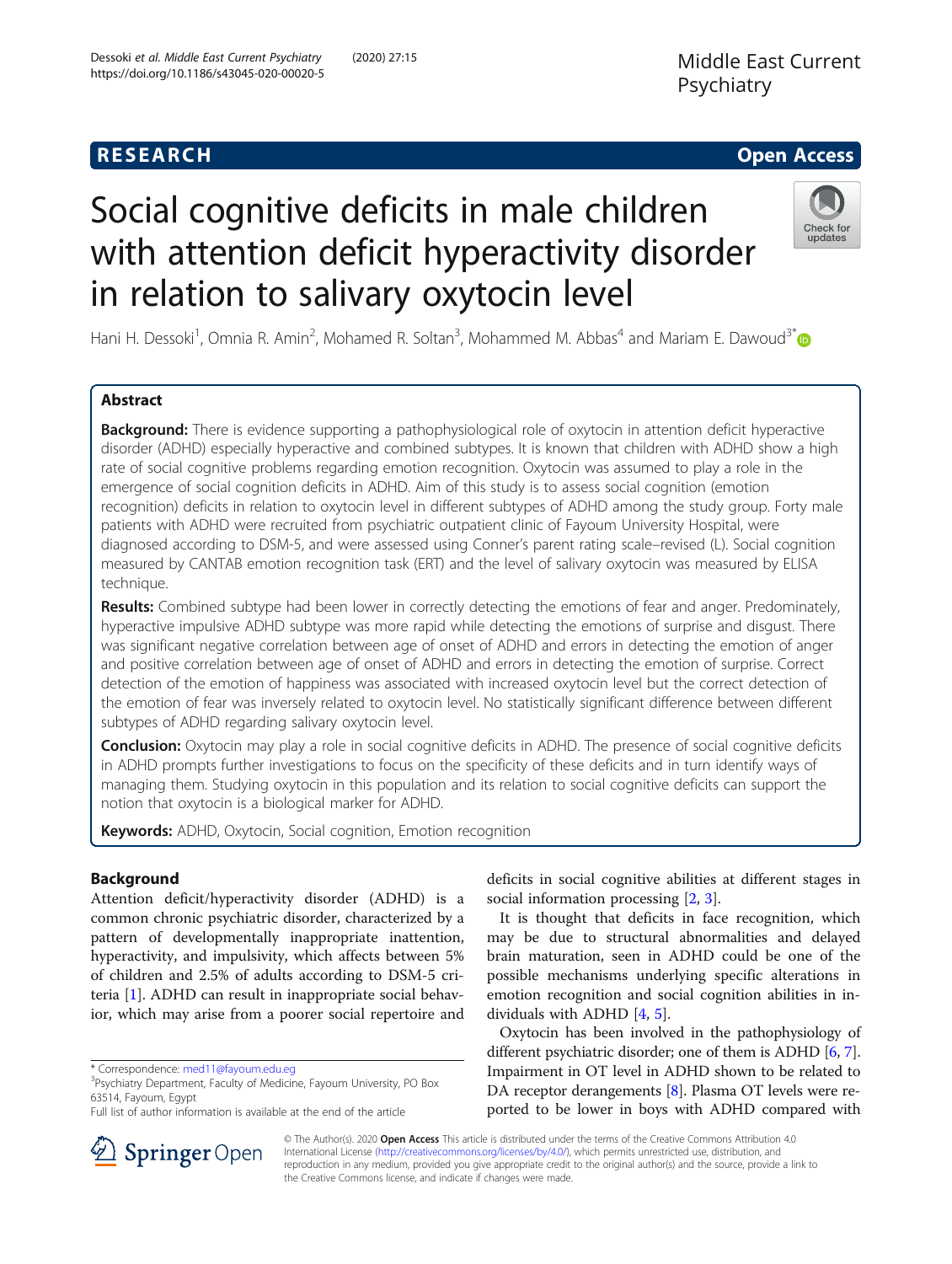recognition of emotion observed in ADHD [\[9\]](#page-7-0). The aim of this study was to assess social cognition (emotion recognition) deficits in relation to oxytocin level in different subtypes of ADHD among the study group.

# Methods

This was a cross-sectional study through the period from May 2017 till December 2017. Participants included in this study were 40 male patients, aged between 6–12 years old, were diagnosed with ADHD according to the DSM-5 [[1\]](#page-7-0) criteria, and were recruited from psychiatric outpatient clinic, Fayoum University Hospitals. This sample size was selected to give the study a statistical power of 95% and was calculated using Epi info 7(Epi Info™ website ([http://](http://wwwn.cdc.gov/epiinfo/) [wwwn.cdc.gov/epiinfo/\)](http://wwwn.cdc.gov/epiinfo/)) based on expected prevalence of ADHD and its subtypes and mean of oxytocin (OT) level among patients with ADHD obtained from previous studies, (with 95% confidence interval and precision of 5%) in order to get maximum sample size. Patients were selected on the basis of consecutive sampling, according to their complaints, age, and being clinically average as regard IQ; then patients were diagnosed for having ADHD according to DSM-5 after completing the clinical protocol to exclude main comorbidities, endocrinal illnesses, and hormonal replacement therapy. Excluding comorbidity was important because it is known that disorders such as autism and mood or anxiety disorder could affect OT levels independent from ADHD [\[10\]](#page-7-0).

Also, Cotter et al., [\[11\]](#page-7-0) suggested that social cognition is impaired among large scale of neuropsychiatric disorder, and it may serve as a general biomarker indicative of neurological abnormality across a range of clinical conditions.

The patients group was designed on the basis of the information that ADHD is more prevalent in males compared with females [[1](#page-7-0)]. Furthermore, it was also aimed to eliminate the intersex differences in the effect of estrogen on OT levels [[8](#page-7-0), [12\]](#page-7-0). All patients were drug naive to avoid effect of medications on OT level [[13](#page-7-0)] and also to avoid its effect on improving social cognition [\[14,](#page-7-0) [15\]](#page-7-0).

First, semi-structured interview was administrated to all cases. Then, Conner's parent rating scale–revised long version CPRS-R-L [[16\]](#page-7-0) (Arabic version [\[17](#page-7-0)]) was administrated to be completed by parents to assist in determining whether children between the ages of 3 and 17 years might suffer from ADHD.

All cases were subjected to Stanford-Binet Intelligence Scales, 5th edition [\[18\]](#page-7-0): (Arabic version [\[19\]](#page-7-0)) to detect IQ scales to limit the confounding influence of intellectual disability while detecting cognition. Cambridge cognition CANTAB® Emotion Recognition Task (ERT) [http://www.](http://www.cambridgecognition.com/) [cambridgecognition.com](http://www.cambridgecognition.com/) [\[20](#page-7-0)] in Arabic language was used

to detect facial affect recognition using cloud-based test paradigm that assesses recognition of six universal facial expressions: happiness, sadness, anger, disgust, fear, and surprise; task computer morphed images derived from the facial features of real individuals each showing a specific emotion.

# Biochemical analysis

Salivary oxytocin levels were measured using the double-antibody sandwich enzyme-linked immunosorbent assay ELISA (Human Oxytocin ELISA Kit, Beijing, China) (assay range  $2 \text{ pg/ml} \rightarrow 600 \text{ pg/ml}$ ; sensitivity 1.06 pg/ml). All participants were asked to produce passive drool. Saliva samples were collected in plain plastic tubes from participants before breakfast (at least 2 h fasting) after they washed their mouths, and were stored on ice throughout the session. Samples were frozen as quickly as possible during testing at the hospital refrigerator at 2–8 °C for not more than few hours. Then samples were frozen at −20 °C to ensure that they remained stable during long-term storage at Laboratory of Clinical Pathology Department, Fayoum University, where the samples were assayed.

### Statistical analysis

Data were statistically described in terms of mean ± standard deviation  $(\pm SD)$ , median and range or frequencies (number of cases), and percentages when appropriate. Comparison of numerical variables between the study groups was done using Student's t test for the independent samples in comparing two groups when normally distributed and Mann-Whitney  $U$  test for the independent samples when not normally distributed. Comparison of numerical variables between more than two groups was done using Kruskal Wallis test with post hoc multiple 2 group comparisons. For comparing categorical data, Chisquare  $(\chi^2)$  test was performed. Exact test was used instead when the expected frequency is less than five [\[21\]](#page-7-0). Correlation between various variables was done using Spearman rank correlation equation.  $p$  values less than 0.05 was considered statistically significant. All statistical calculations were done using computer programs SPSS (Statistical Package for the Social Science; SPSS Inc., Chicago, IL, USA) version 15 for Microsoft Windows.

# Results

The demographic and clinical data in the study group are shown in Table [1.](#page-2-0)The age of the study group ranged from 6.3–12 years, and the mean was 8.560  $\pm$  1.487. Regarding the school achievement, only 20% ( $N = 8$ ) was achievable in their schools. Among cases, 32.5% ( $N = 13$ ) had history of consanguinity. Only 30% ( $N = 19$ ) of cases had family history of ADHD. According to DSM-5's classification of ADHD, 37.5% ( $N = 15$ ) showed predominantly inattentive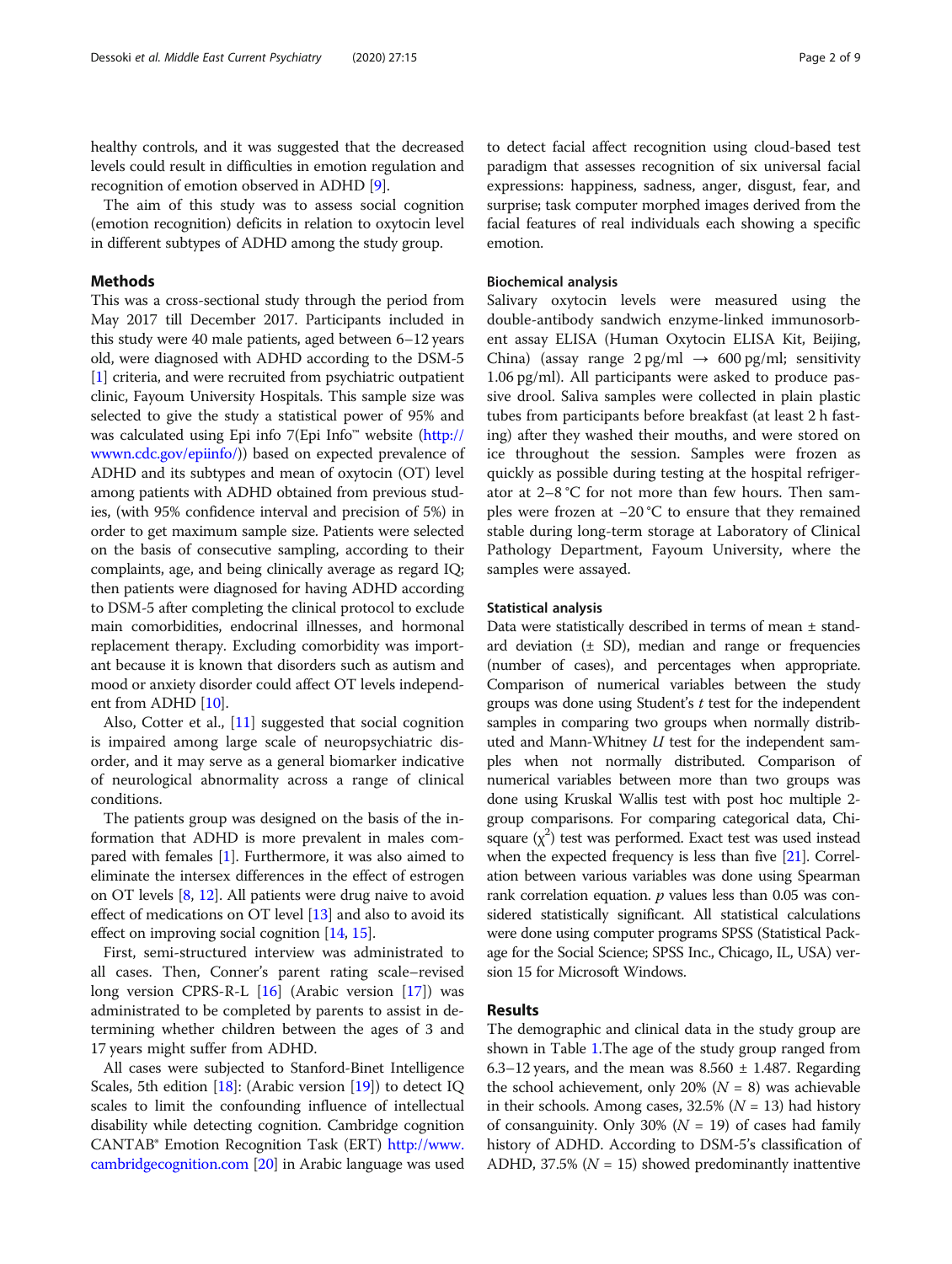| Some of demographic data and clinical characteristics of the study participants |    |       |                                       |      |                   |       |       |       |    |       |
|---------------------------------------------------------------------------------|----|-------|---------------------------------------|------|-------------------|-------|-------|-------|----|-------|
|                                                                                 |    |       | No                                    |      |                   |       | $\%$  |       |    |       |
| Subtypes of ADHD among case<br>group according to DSM-5                         |    |       |                                       |      |                   |       |       |       |    |       |
| Predominantly inattentive                                                       |    |       | 15                                    |      |                   |       | 37.5% |       |    |       |
| Predominantly hyperactive                                                       |    |       | 6                                     |      |                   |       | 15%   |       |    |       |
| Combined                                                                        |    |       | 19                                    |      |                   |       | 47.5% |       |    |       |
| School achievement                                                              |    |       |                                       |      |                   |       |       |       |    |       |
| Achievable                                                                      |    |       | 8                                     |      |                   |       | 20%   |       |    |       |
| Non achievable                                                                  |    |       | 32                                    |      |                   |       | 80%   |       |    |       |
| Consanguinity                                                                   |    |       |                                       |      |                   |       |       |       |    |       |
| Positive                                                                        |    |       | 13                                    |      |                   |       | 32.5% |       |    |       |
| Negative                                                                        |    |       | 27                                    |      |                   |       | 67.5% |       |    |       |
| Family history (FH) of ADHD                                                     |    |       |                                       |      |                   |       |       |       |    |       |
| Positive FH                                                                     |    |       | 12                                    |      |                   |       | 30%   |       |    |       |
| Negative FH                                                                     |    |       | 28                                    |      |                   |       | 70%   |       |    |       |
| Data from Conner's parent<br>rating scale-revised (L) items<br>among case group |    |       |                                       |      |                   |       |       |       |    |       |
|                                                                                 |    |       | $\begin{array}{c} \hline \end{array}$ |      | $\vert\vert\vert$ |       | IV    |       | V  |       |
|                                                                                 | No | $\%$  |                                       | $\%$ | No                | $\%$  | No    | $\%$  | No | $\%$  |
| L (Inattentive)                                                                 | 6  | 15%   | 1                                     | 2.5% | 5                 | 12.5% | 7     | 17.5% | 21 | 52.5% |
| M (Hyperactive-Impulsive)                                                       | 9  | 22.5% | $\overline{4}$                        | 10%  | $\mathbf 0$       | 0%    | 3     | 7.5%  | 24 | 60%   |
| N (Total)                                                                       | 6  | 15%   | 3                                     | 7.5% | 4                 | 10%   | 5     | 12.5% | 22 | 55%   |

<span id="page-2-0"></span>Table 1 Demographic data and clinical characteristics of the study participants

I average should not be a concern, II slightly atypical indicates significant problem, III mildly atypical indicates significant problem, IV moderately atypical indicates significant problem, V markedly atypical indicates significant problem

presentation, 47.5% ( $N = 19$ ) showed combined presentation, and 15% ( $N = 6$ ) showed predominantly hyperactive presentation. Regarding classification of Conner's parent rating scale–revised (L) items among cases,  $52.5\%$  ( $N =$ 21) of cases with predominantly inattentive ADHD subtype, 60% of cases with predominantly hyperactive impulsive ADHD subtype  $(N = 24)$ , and 55% of cases with combined subtype  $(N = 22)$  were markedly atypical indicating a significant problem.

There was no significant difference between different subtypes of ADHD regarding salivary oxytocin level ( $P =$ 0.279) (Table 2).

There were statistically significant differences between ADHD subtypes as regard their mean scores in the emotion recognition task ERT (total hits fear and total hits anger) in which cases with combined subtype had the least score in correctly detecting fear and anger. However, there was no statistically significant difference regarding their mean scores in the ERT (total hits happiness, sadness, surprise, disgust). Also, there were no statistically significant differences between different subtypes of ADHD regarding their mean scores in the ERT (false alarm of the six emotions) (Table [3\)](#page-3-0).

Cases with hyperactive impulsive subtype showed a significant negative correlation with median reaction time of the emotion surprise  $(P = 0.026)$  (Fig. [1](#page-3-0)) and the emotion disgust ( $P = 0.054$ ) (Fig. [2](#page-4-0)). This means that those with predominately hyperactive impulsive ADHD subtype were more rapid while detecting surprise and disgust emotions.

There was no significant correlation between subtypes of ADHD (according Conner's parent rating scale–revised (L)) and correct detection of different emotions (Table [4\)](#page-4-0).

There was significant negative correlation between age of onset of ADHD and total false alarms (errors) of the emotion anger ( $P = 0.048$ ) (Fig. [3\)](#page-5-0), there was significant

**Table 2** Comparison of the mean salivary oxytocin level between subtypes of ADHD

| Oxytocin<br>level (pg/<br>ml) |        | Predominantly inattentive type |        | Predominantly hyperactive type | Combined type |       |       |
|-------------------------------|--------|--------------------------------|--------|--------------------------------|---------------|-------|-------|
|                               | Mean   |                                | Mean   |                                | Mean          |       | value |
|                               | 22.397 | 693.                           | 27.816 | 3.148                          | 23.446        | 9.599 | 0.279 |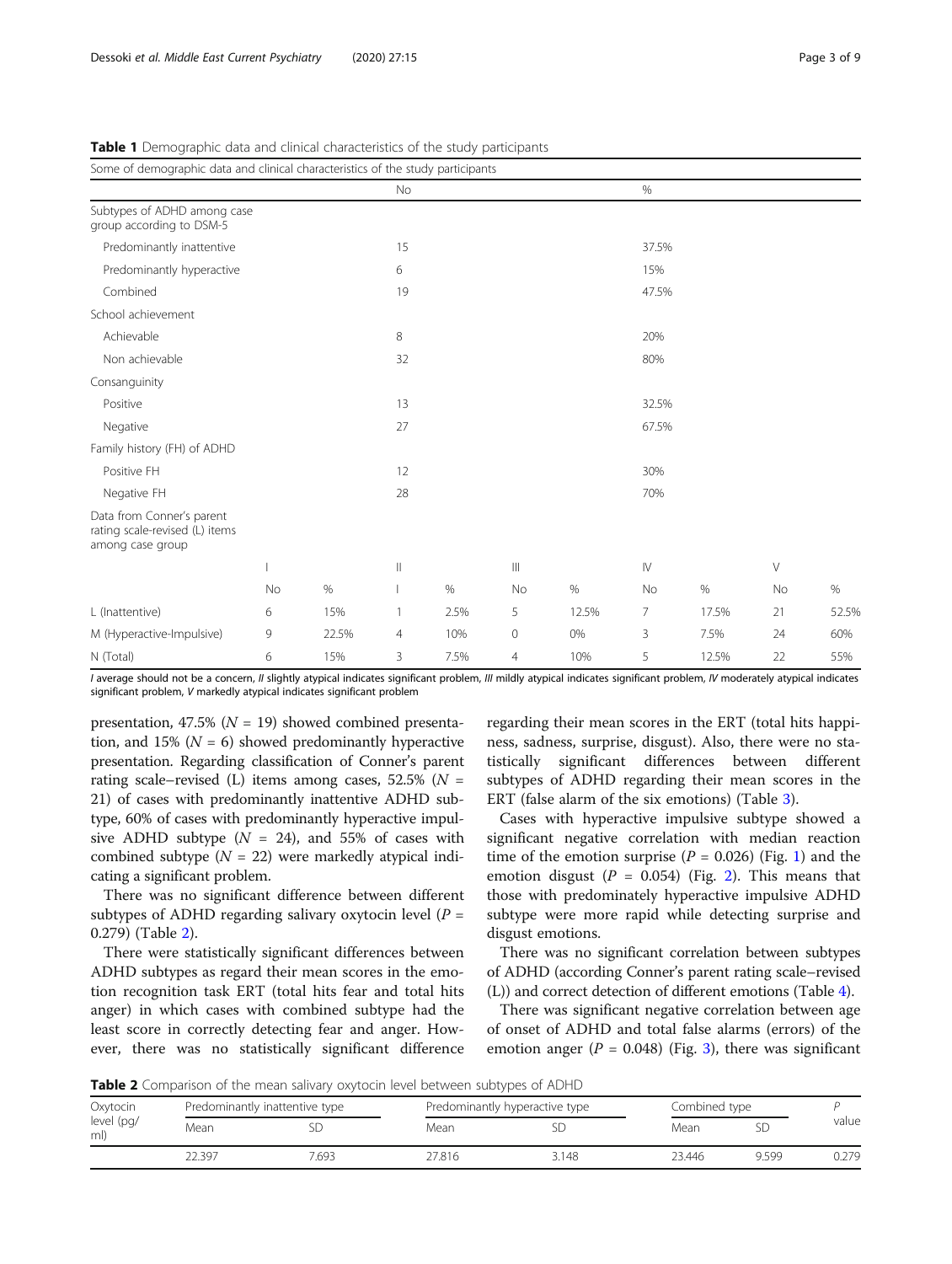| Items of<br>ERT |       | Predominantly inattentive type |       | Predominantly hyperactive type |       | Combined type |       |
|-----------------|-------|--------------------------------|-------|--------------------------------|-------|---------------|-------|
|                 | Mean  | SD                             | Mean  | SD                             | Mean  | SD            | value |
| <b>ERTTH</b>    | 18.07 | 4.026                          | 16.67 | 5.317                          | 17.00 | 4.497         | 0.513 |
| <b>ERTTHH</b>   | 5.53  | 1.922                          | 4.67  | 1.211                          | 5.53  | 2.038         | 0.306 |
| <b>ERTTHS</b>   | 3.07  | 2.052                          | 2.17  | 1.722                          | 4.26  | 1.968         | 0.060 |
| <b>ERTTHF</b>   | 1.67  | 1.291                          | 3.00  | 2.366                          | 1.00  | 1.491         | 0.035 |
| <b>ERTTHA</b>   | 2.13  | 1.642                          | 3.00  | 0.894                          | 1.26  | 1.368         | 0.030 |
| <b>ERTTHSU</b>  | 4.20  | 2.145                          | 2.33  | 2.503                          | 3.68  | 2.335         | 0.224 |
| <b>ERTTHD</b>   | 1.47  | 1.642                          | 1.50  | 1.517                          | 1.26  | 1.727         | 0.778 |
| <b>ERTTFAH</b>  | 4.73  | 3.900                          | 4.50  | 3.017                          | 5.16  | 3.804         | 0.974 |
| <b>ERTTFAS</b>  | 6.40  | 4.222                          | 6.83  | 3.656                          | 8.58  | 4.718         | 0.340 |
| <b>ERTTFAF</b>  | 5.20  | 3.668                          | 6.50  | 6.473                          | 3.21  | 3.853         | 0.169 |
| ERTTFAA         | 3.87  | 2.615                          | 5.83  | 4.021                          | 3.37  | 2.813         | 0.421 |
| ERTTFASU        | 6.27  | 5.021                          | 4.00  | 2.530                          | 6.74  | 5.98          | 0.685 |
| <b>ERTTFAD</b>  | 3.47  | 2.722                          | 3.67  | 3.386                          | 3.47  | 4.623         | 0.784 |

<span id="page-3-0"></span>Table 3 Comparison of the mean scores of total hits (correct response) and total false alarm (error in detection) of each emotion separately between different subtypes of ADHD

ERTTH ERT total hits, ERTTFAH ERT total false alarm happiness, ERTTHH ERT total hits happiness, ERTTFAS ERT total false alarm sadness, ERTTHS ERT total hits sadness, ERTTFAF ERT total false alarm fear, ERTTHF ERT total hits fear, ERTTFAA ERT total false alarm anger, ERTTHA ERT total hits anger, ERTTFASU ERT total false alarm surprise, ERTTHSU ERT total hits surprise, ERTTFAD ERT total false alarm disgust, ERTTHD ERT total hits disgust

positive correlation between age of onset of ADHD and total false alarms (errors) of the emotion surprise ( $P =$ 0.04) (Fig. [4](#page-5-0)), but there were no significant correlations between age of onset of ADHD and total false alarm (errors) of the emotions (happiness, sadness, anger, and disgust). This means that the younger the age of onset of ADHD the more errors in anger recognition but less error in surprise recognition.

Only total hits of the emotion happiness showed significant positive correlation with salivary oxytocin level  $(P = 0.03)$ . However, there was significant negative correlation between salivary oxytocin level and total hits of the emotions fear  $(P = 0.059)$ . This means that the correct detection of happiness was associated with increased oxytocin level but the correct detection of fear was inversely related to oxytocin level (Table [5\)](#page-6-0).

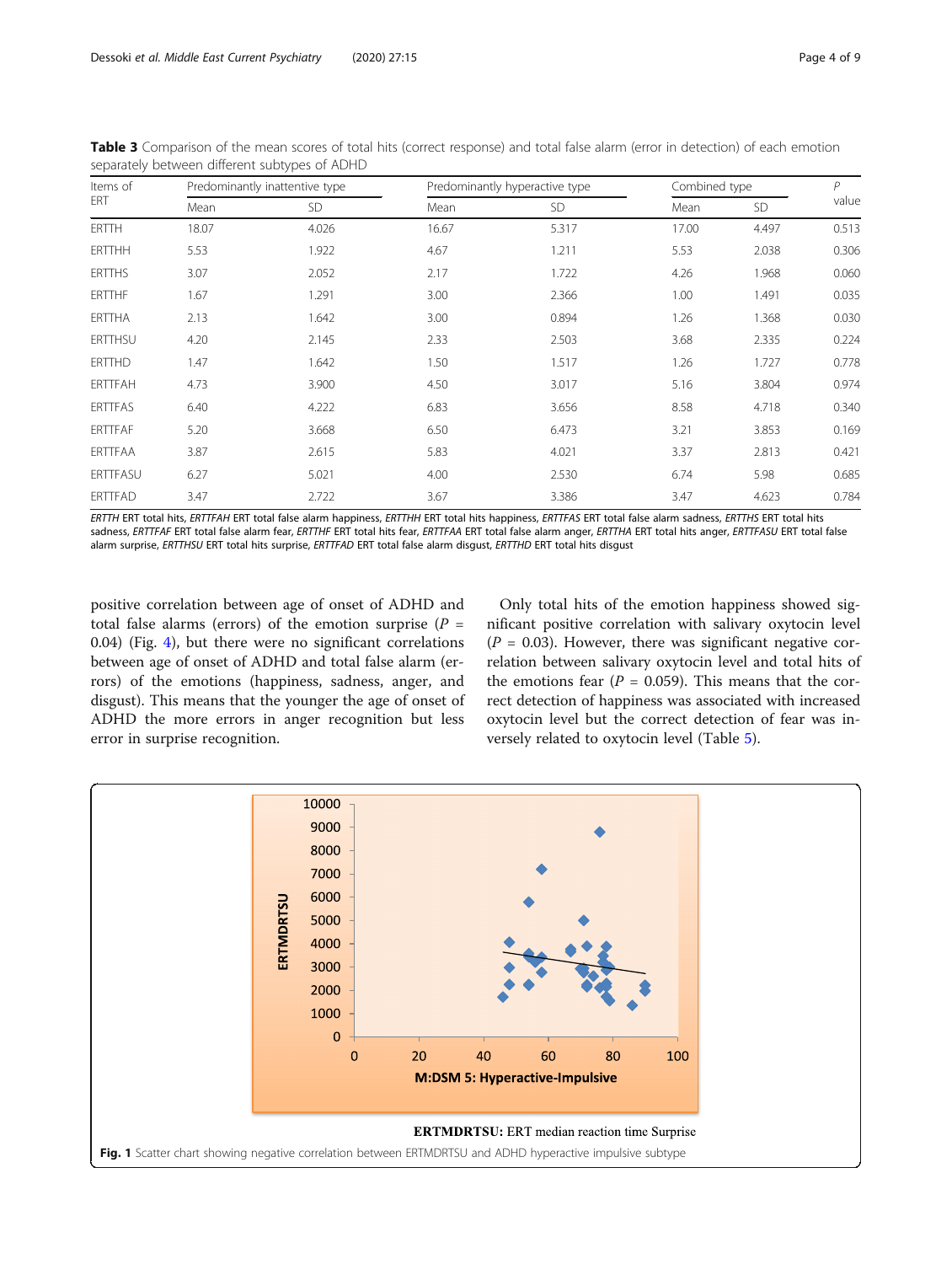<span id="page-4-0"></span>

However, there was no significant correlation between salivary oxytocin level and total hits (correct responses of the emotions (sadness, anger, surprise, disgust) or with false alarms (errors) of the six emotions) (Table [5\)](#page-6-0).

# **Discussion**

In this study, the age of the study group was selected from 6 to 12 years old. This was guided by studies in literature which studied behavioral problems and cognition in ADHD [[22](#page-7-0), [23](#page-8-0)].

This study showed that only 30% of cases had family history of ADHD. This is inconsistent with studies in many different countries, in which high heritability rates for ADHD was shown to be around 71–90% [[24](#page-8-0)–[26](#page-8-0)]. This can be explained by small sample size. Also, it is not an epidemiological study. It is worth noting that not all of the risk for ADHD is genetic, and estimates of heritability also include an element of gene environment

Table 4 Correlation between subtypes of ADHD according Conner's parent rating scale- revised (L) and items of ERT (total hits and total hits of each emotion separately)

| <b>FRT</b>     |          |           | M        |           | Ν        |           |
|----------------|----------|-----------|----------|-----------|----------|-----------|
|                | R        | $P$ value | R        | $P$ value | R        | $P$ value |
| <b>FRTTH</b>   | 0.095    | 0.561     | $-0.007$ | 0.966     | 0.044    | 0.785     |
| <b>FRTTHH</b>  | 0.165    | 0.309     | 0.228    | 0.156     | 0.258    | 0.108     |
| <b>ERTTHS</b>  | 0.123    | 0.450     | $-0.043$ | 0.792     | 0.121    | 0.458     |
| <b>FRTTHF</b>  | $-0.193$ | 0.234     | $-0.094$ | 0.565     | $-0.224$ | 0.164     |
| <b>FRTTHA</b>  | $-0.239$ | 0.138     | $-0.184$ | 0.255     | $-0.288$ | 0.072     |
| <b>FRTTHSU</b> | 0.202    | 0.212     | 0.087    | 0.594     | 0.139    | 0.391     |
| <b>FRTTHD</b>  | $-0.078$ | 0.634     | $-0.036$ | 0.824     | $-0.090$ | 0.580     |

ERTTH ERT total hits, ERTTHH ERT total hits happiness, ERTTHS ERT total hits sadness, ERTTHF ERT total hits fear, ERTTHA ERT total hits anger, ERTTHSU ERT total hits surprise, ERTTHD ERT total hits disgust, L DSM-IV: inattentive, M DSM-IV: hyperactive-impulsive, N DSM-IV: total

interaction. It is estimated that between 10 to 40% of the variance associated with ADHD is accounted for environmental factors [[27\]](#page-8-0)

This study showed that  $37.5\%$  ( $N = 15$ ) showed predominantly inattentive presentation (ADHD-PI) and 47.5 % ( $N = 19$ ) showed combined presentation (ADHD-CT). This is in line with clinic samples prevalence but not with results in community prevalence. In clinic samples, ADHD-CT is approximately one and one half times more prevalent than ADHD-PI. Although predominantly inattentive type (ADHD-PI) appears to be more prevalent in the general population, children diagnosed with ADHD-CT are more likely to be referred for treatment probably reflecting the greater amount of disruptive behavior associated with the ADHD-CT symptoms [[28](#page-8-0)].

This study showed that there was no significant difference between oxytocin levels in different ADHD subtypes (Table [2\)](#page-2-0). This is inconsistent with Insel, [\[29\]](#page-8-0) who found that among the ADHD subtypes, the ADHD-PI subtype had a significantly higher serum OT level than the ADHD-HI subtype. [Demirci](https://www.ncbi.nlm.nih.gov/pubmed/?term=DEM%26%23x00130%3BRC%26%23x00130%3B%20E%5BAuthor%5D&cauthor=true&cauthor_uid=28360801) et al., [\[22\]](#page-7-0) also supported this and explained that reduced OT levels in the ADHD-HI subtype may cause high aggression and lower empathy in boys. This inconsistence may be explained by using salivary samples which may not reflect CNS OT levels and also, could be explained by small sample size.

There was significant difference between ADHD subtypes as regard the total number of correct responses (times the subject correctly selected the emotion anger and fear), where subjects with predominately hyperactive impulsive ADHD subtype (ADHD-HI) were the better performers, and subjects with combined presentation (ADHD-CT) were the worst (Table [3\)](#page-3-0). This is in line with a study conducted by Kemp and Korkman, [[30](#page-8-0)] who assessed emotion recognition using NEPSY-II and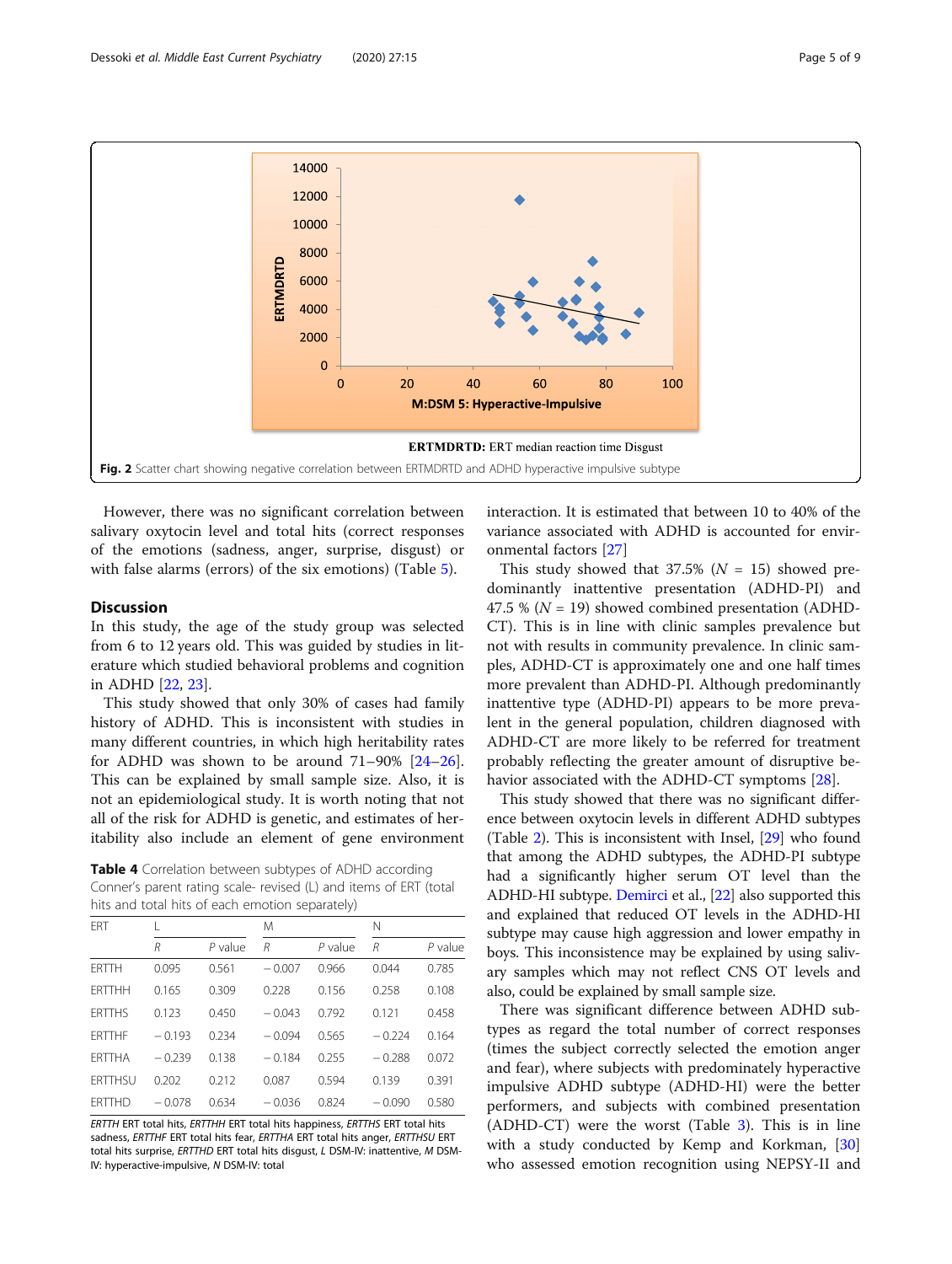<span id="page-5-0"></span>

found that ADHD-CT performed significantly lower in affect recognition subtest. Also, consistent with metaanalysis study conducted by Bora and Pantelis, [[31\]](#page-8-0) who concluded that the most robust facial emotion recognition deficits were evident in anger and fear, yet they did not study them among different ADHD subtypes.

However, this is inconsistent with Yuill and Lyon, [[32](#page-8-0)] who showed that impaired emotional processing in children with ADHD is unrelated to general cognitive limitations, such as impulsivity and inattentiveness, which affect the subtypes of ADHD [[33](#page-8-0)]. Also, this is inconsistent with the findings of Pelc et al., [\[34\]](#page-8-0) who found that children with the ADHD-HI subtype, in particular, make more mistakes in recognition of emotional facial expression; they particularly experience problems in recognizing facial

expressions representing anger and sadness. Also, incon-sistent with reports of Schwenck et al., [[35](#page-8-0)] who concluded that there was no difference among the ADHD subtypes with respect to recognition of emotions. This inconsistence may be explained by different methodologies in studies which were used to detect social cognitive domains. Tasks for the assessment of social cognition varied and included affective adult and child faces, timed or nontimed presentations, cross-matching tasks, matching faces to emotional stories and matching emotions to eyes, different social backgrounds, and socioeconomic status. Also, different age group among researches may be operative.

Hyperactive impulsive ADHD subtype was associated with rapid speed in detection of the emotions (surprise, disgust) (Figs. [1,](#page-3-0) [2](#page-4-0) respectively). This finding is closely

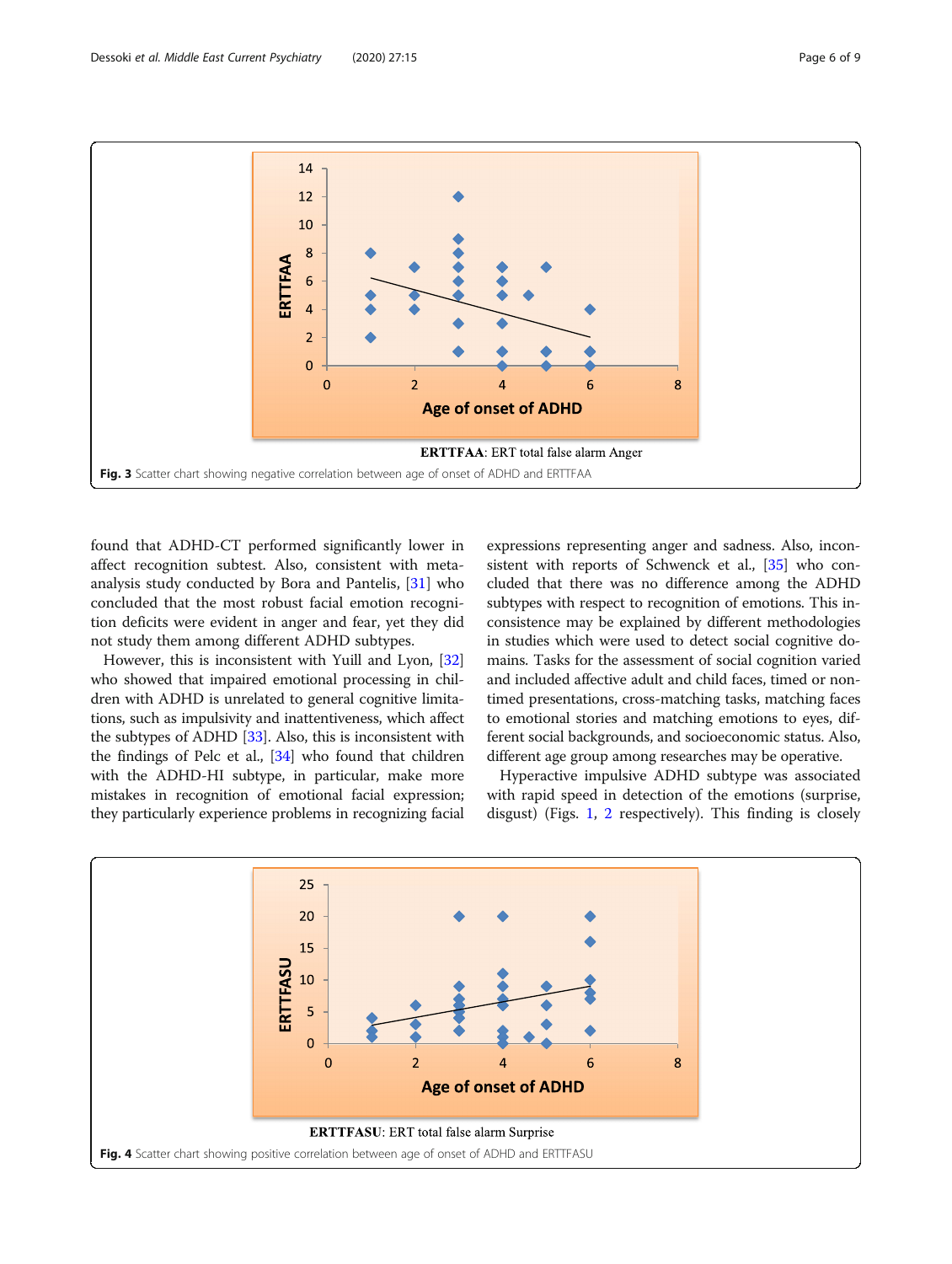<span id="page-6-0"></span>Table 5 Correlation between salivary oxytocin level and items of ERT (total hits, total hits and false alarm for each emotion separately)

| ERT            | Oxytocin level |           |  |
|----------------|----------------|-----------|--|
|                | R              | $P$ value |  |
| <b>ERTTH</b>   | $-0.153$       | 0.176     |  |
| <b>ERTTHH</b>  | 0.232          | 0.038     |  |
| <b>ERTTHS</b>  | $-0.144$       | 0.201     |  |
| <b>ERTTHF</b>  | $-0.188$       | 0.059     |  |
| ERTTHA         | 0.073          | 0.521     |  |
| <b>ERTTHSU</b> | $-0.041$       | 0.718     |  |
| <b>ERTTHD</b>  | $-0.052$       | 0.649     |  |
| <b>ERTTFAH</b> | $-0.073$       | 0.521     |  |
| <b>ERTTFAS</b> | 0.166          | 0.141     |  |
| <b>ERTTFAF</b> | 0.055          | 0.631     |  |
| <b>ERTTFAA</b> | 0.129          | 0.255     |  |
| ERTTFASU       | 0.104          | 0.359     |  |
| <b>ERTTFAD</b> | $-0.064$       | 0.574     |  |

ERTTH ERT total hits, ERTTFAH ERT total false alarm happiness, ERTTHH ERT total hits happiness, ERTTFAS ERT total false alarm sadness, ERTTHS ERT total hits sadness, ERTTFAF ERT total false alarm fear, ERTTHF ERT total hits fear, ERTTFAA ERT total false alarm anger, ERTTHA ERT total hits anger, ERTTFASU ERT total false alarm surprise, ERTTHSU ERT total hits surprise, ERTTHD ERT total hits Disgust, ERTTFAD ERT total false alarm disgust

related to findings of a study that examined visual and auditory emotion recognition in a wide scale of children and adolescents with ADHD which was conducted by Waddington et al., [[36](#page-8-0)]. The latter study showed that speed of visual and auditory emotion recognition was positively correlated with hyperactivity and inattention on Conner's parent rating scale, and speed of auditory emotion recognition positively correlated with inattention on the Conner's teacher rating scale; however, the latter study did not specify each emotion separately. A study conducted by Tehrani-Doost et al., [\[37](#page-8-0)] found that the time spent in recognizing happy faces was higher in the ADHD group; however, the relation between the time needed to detect the emotion and different ADHD was not studied in this research. However, these study results are expected as patients with ADHD hyperactive impulsive subtype are characterized by being reluctant in doing effort and usually make rapid and impulsive decisions. This inconsistence may be due to the different methodologies and different assessment settings.

There was no correlation between subtypes of ADHD and the total number of correct responses of emotions (happiness, sadness, fear, anger, surprise, and disgust) (Table [4\)](#page-4-0). These findings were inconsistent with that of the study conducted by Tehrani-Doost et al., [[37\]](#page-8-0) which showed that inattention associated with a considerable effect on detection of both angry and sad targets, also found significant negative association of hyperactivityimpulsivity with anger detection. Another study showed that hyperactivity measures were positively correlated with the recognition of disgust and inversely correlated with the recognition of fear  $[4]$  $[4]$ . This inconsistence may be due to small sample size and using only one task for assessment of social cognition (emotion recognition) in which only one social cognitive domain was assessed.

In this study, the earlier onset was associated with more errors in anger detection (Fig. [3\)](#page-5-0) yet less errors in surprise detection (Fig. [4\)](#page-5-0). A meta-analysis conducted by Bora and Pantelis, [[31\]](#page-8-0) showed that social cognitive deficits in emotion recognition and theory of mind (ToM) were very subtle and non-significant respectively in adults with ADHD. There is some evidence that aspects of social cognition like affect perception deficits are present in younger but not older patients with ADHD. In an early study by Shapiro et al., [[38](#page-8-0)], the author concluded that this finding reflects a developmental improvement in allocation of attention resources or the implementation of compensatory strategies to cope with the emotion perception deficit; this was also supported by Guyer et al., [\[39](#page-8-0)] who did not yield significant affect recognition deficits in patients aged 12 or older. This is inconsistent with Waddington et al., [\[36\]](#page-8-0) who found that older patients with ADHD unexpectedly showed poorer emotion recognition than children with ADHD.

This study showed that there was significant positive correlation between salivary OT levels and total hits (correct responses) of the emotion happiness; also, there was significant negative correlation between salivary OT levels and total hits fear (correct responses) (Table 5). In a study con-ducted by Feeser et al., [\[40](#page-8-0)], the administration of intranasal OT improved recognition of avoidance-related facial expressions of emotions (fear, sadness, and disgust) but had no effect on approach-related expressions of emotion (happy, angry, and surprise). In other studies, OT improves only specific emotions such as facial expressions of happiness  $[41]$  $[41]$  $[41]$ , fear  $[42]$  $[42]$ , or anger  $[43]$ , which may conclude the possible relation between OT level and emotion recognition.

Examination of different age groups, males, females, and interventional studies in a large sample may be helpful in accurate assessment of this relation and its role in improvement of ADHD deficits.

This study was based on sample size calculation so results constitute statistical power. Including only boys to reduce the impact of estrogen on social cognition and OT level lessened confounding factors. Using a well-validated tool to measure social cognition which is used to assess multiple dimensions of affect recognition including reaction time, correct responses, incorrect responses, and assessment of secondary emotions, such as surprise, and positive emotions, such as happiness, also, it was interesting for the participants being iPad application.

The use of cross-sectional studies can prevent drawing conclusions about causal relationships. Reliance on only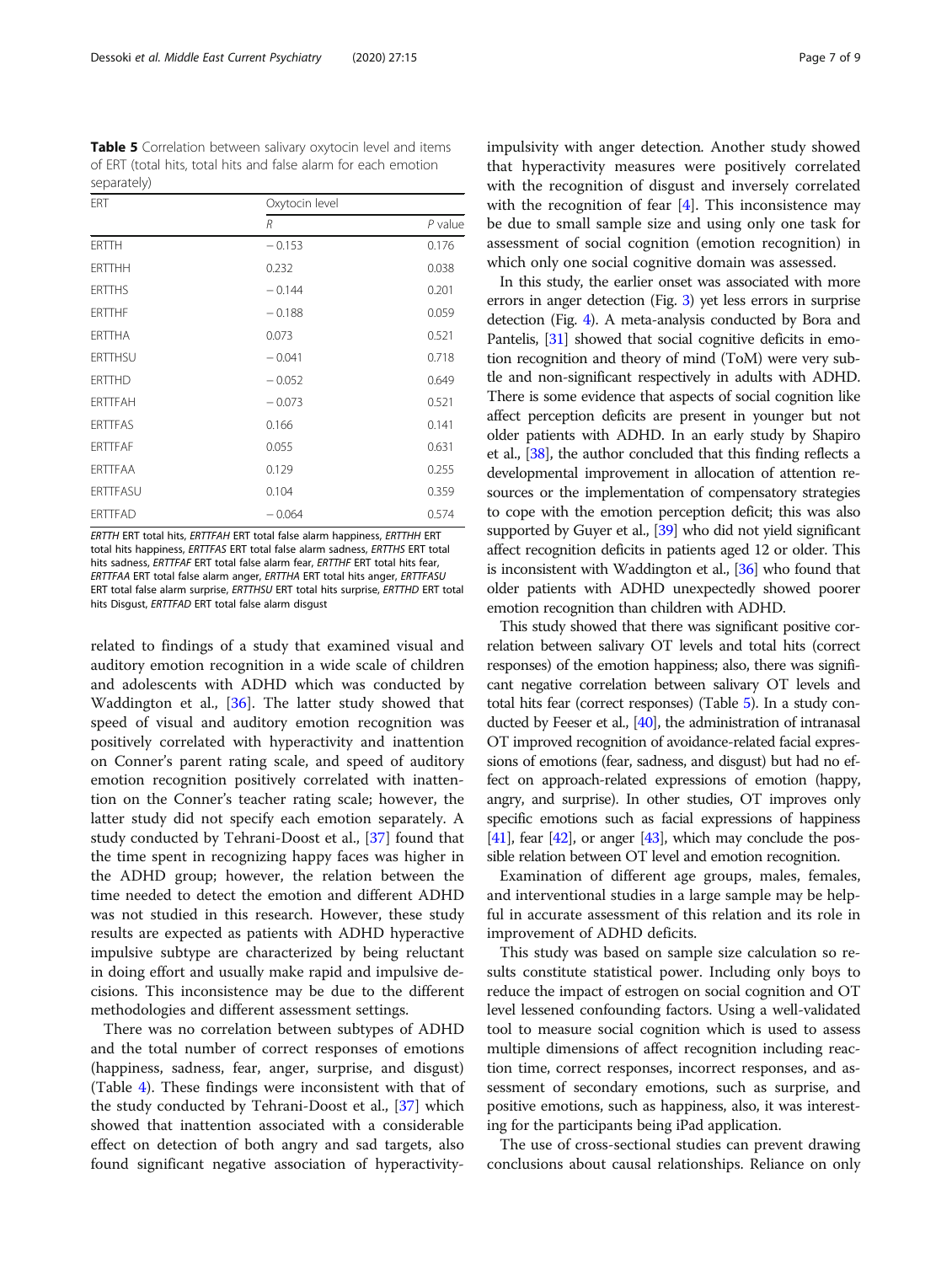<span id="page-7-0"></span>semi-structured clinical interview without using standardized structured diagnostic tool may affect diagnosis; also, comorbid conditions may be missed; this can affect our results as many other psychiatric conditions can affect social cognition and OT level. Using salivary OT rather than cerebrospinal fluid (CSF) might not have completely reflected OT action in the CNS because the relationship between peripheral and central levels of OT is unclear.

# Conclusion

This study concluded that oxytocin may play a role in social cognitive deficits and also supported the possible difference between ADHD subtypes in affect recognition as those with combined subtype may affect anger and fear recognition. Further studies are needed to find the possible effect of social cognitive deficits in ADHD presentations and impairments. Investigational studies are needed to find the possible therapeutic role of oxytocin in ADHD.

#### Abbreviations

ADHD: Attention deficit hyperactive disorder; ADHD-CT: ADHD combined type; ADHD-HI: ADHD hyperactive type; ADHD-PI: ADHD predominantly inattentive; CANTAB: Cambridge Neuropsychological Test Automated Battery

#### Acknowledgements

The authors thank Cambridge Neuropsychological Test Automated Battery for the help with the emotion recognition task.

#### Authors' contributions

MD analyzed and interpreted the patient data regarding the clinical data and psychometric tools and was a major contributor in writing the manuscript. MA performed the clinical pathology examination of the salivary samples. All authors read and approved the final manuscript.

#### Funding

This study did not receive any fund.

#### Availability of data and materials

Data sharing is not applicable to this article as no datasets were generated or analysed during the current study.

#### Ethics approval and consent to participate

This study was approved by the Ethics Committee of Faculty of Medicine, Fayoum University. Child assents and parents' consent were obtained from both the participants and their parents. The number of approval is not applicable.

### Consent for publication

Not applicable.

#### Competing interests

The authors declare that they have no competing interests.

#### Author details

<sup>1</sup>Psychiatry Department, Faculty of Medicine, Beni Suef University, Beni Suef, Egypt. <sup>2</sup>Psychiatry Department, Faculty of Medicine, Cairo University, Cairo, Egypt. <sup>3</sup>Psychiatry Department, Faculty of Medicine, Fayoum University, PO Box 63514, Fayoum, Egypt. <sup>4</sup>Clinical Pathology Department, Faculty of Medicine, Fayoum University, Fayoum, Egypt.

Received: 8 January 2020 Accepted: 14 February 2020 Published online: 31 March 2020

#### References

- 1. American Psychiatric Association (2013) Diagnostic and statistical manual of mental disorders, 5th edn. American Psychiatric Association, Washington, DC
- 2. Nijmeijer JS, Minderaa RB, Buitelaar JK, Mulligan A, Hartman CA, Hoekstra PJ (2008) Attention-deficit/hyperactivity disorder and social dysfunctioning. Clin Psychol Rev 28(4):692–708
- 3. Uekermann J, Kraemer M, Abdel-Hamid M, Schimmelmann BG, Hebebrand J, Daum I et al (2010) Social cognition in attention-deficit hyperactivity disorder (ADHD). Neurosci Biobehav Rev 34(5):734–743
- 4. Aspan N, Bozsik C, Gadoros J, Nagy P, Inantsy-Pap J, Vida P, Halasz J (2014) Emotion recognition pattern in adolescent boys with attention-deficit/ hyperactivity disorder. BioMed Res Int
- 5. Demirci E, Erdogan A (2016) Is emotion recognition the only problem in ADHD? Effects of pharmacotherapy on face and emotion recognition in children with ADHD. ADHD Attention Deficit Hyperactivity Dis 8(4):197–204. <https://doi.org/10.1007/s12402-016-0201-x>
- 6. Maoz H, Tsviban L, Gvirts HZ, Shamay-Tsoory SG, Levkovitz Y, Watemberg N, Bloch Y (2014) Stimulants improve theory of mind in children with attention deficit/hyperactivity disorder. J Psychopharmacol 28(3):212–219
- 7. Sasaki T, Hashimoto K, Oda Y, Ishima T, Kurata T, Takahashi J et al (2015) Decreased levels of serum oxytocin in pediatric patients with attention deficit/hyperactivity disorder. Psychiatry Res 228(3):746–751
- 8. Demirci E, Özmen S, Öztop DB (2016) Relationship between impulsivity and serum oxytocin in male children and adolescents with attention-deficit and hyperactivity disorder: a preliminary study. Nöro Psikiyatri Arşivi 53(4):291. <https://doi.org/10.5152/npa.2015.10284>
- 9. Taurines R, Schwenck C, Lyttwin B, Schecklmann M, Jans T, Reefschläger L et al (2014) Oxytocin plasma concentrations in children and adolescents with autism spectrum disorder: correlation with autistic symptomatology. ADHD Atten Deficit Hyperactivity Dis 6(3):231–239
- 10. Turan T, Uysal C, Asdemir A, Kılıç E (2013) May oxytocin be a trait marker for bipolar disorder? Psychoneuroendocrinology 38(12):2890–2896
- 11. Cotter J, Granger K, Backx R, Hobbs M, Looi CY, Barnett JH (2017) Social cognitive dysfunction as a clinical marker: a systematic review of metaanalyses across 30 clinical conditions. Neurosci Biobehav Rev. [https://doi.](https://doi.org/10.1016/j.neubiorev.2017.11.014) [org/10.1016/j.neubiorev.2017.11.014](https://doi.org/10.1016/j.neubiorev.2017.11.014)
- 12. Zak PJ, Fakhar A (2006) Neuroactive hormones and interpersonal trust: international evidence. Econ Hum Biol 4(3):412–429
- 13. Appenrodt E, Bojanowska E, Janus J, Stempniak B, Guzek JW, Schwarzberg H (1997) Effects of methylphenidate on oxytocin and vasopressin levels in pinealectomized rats during light–dark cycle. Pharmacol Biochem Behav 58(2):415–419
- 14. Schmid Y, Hysek CM, Simmler LD, Crockett MJ, Quednow BB, Liechti ME (2014) Differential effects of MDMA and methylphenidate on social cognition. J Psychopharmacol 28(9):847–856 [https://doi.org/10.1177/](https://doi.org/10.1177/0269881114542454) [0269881114542454](https://doi.org/10.1177/0269881114542454)
- 15. Dolder PC, Strajhar P, Vizeli P, Odermatt A, Liechti ME (2018) Acute effects of lisdexamfetamine and D-amphetamine on social cognition and cognitive performance in a placebo-controlled study in healthy subjects. Psychopharmacology 235(5):1389–1402 [https://doi.org/10.1007/s00213-018-](https://doi.org/10.1007/s00213-018-4849-0) [4849-0](https://doi.org/10.1007/s00213-018-4849-0)
- 16. Conners CK (1997) Conners' rating scales-revised. Multi-Health Systems, North Tonawanda, New York
- 17. El-Sheikh M, Sadek A, Omar A, Nahas G (2002) Psychiatric morbidity in first degree relatives of ADHD children. Unpublished MD thesis, Ain Shams University Back to cited text, vol 16
- 18. Bain SK, Allin JD (2005) Book review: Stanford-binet intelligence scales. J Psychoeducational Assess 23(1):87–95
- 19. Farag (2010) Stanford-Binet Intelligence Test: Arabic version. Anglo Press, Cairo 20. Cambridge cognition. CANTAB® Emotion Recognition Task (ERT) (2012).
- [http://www.cambridgecognition.com](http://www.cambridgecognition.com/) 21. Chan YH (2003) Biostatistics 102: quantitative data: parametric & nonparametric tests. Singapore Med J 44(8):391–396
- 22. Demirci E, Özmen S, Kilic E, Öztop DB (2015) The relationship between aggression, empathy skills and serum oxytocin levels in male children and adolescents with attention deficit and hyperactivity disorder. Behav Pharmacol 27(8):681–688. <https://doi.org/10.1097/FBP.0000000000000234>